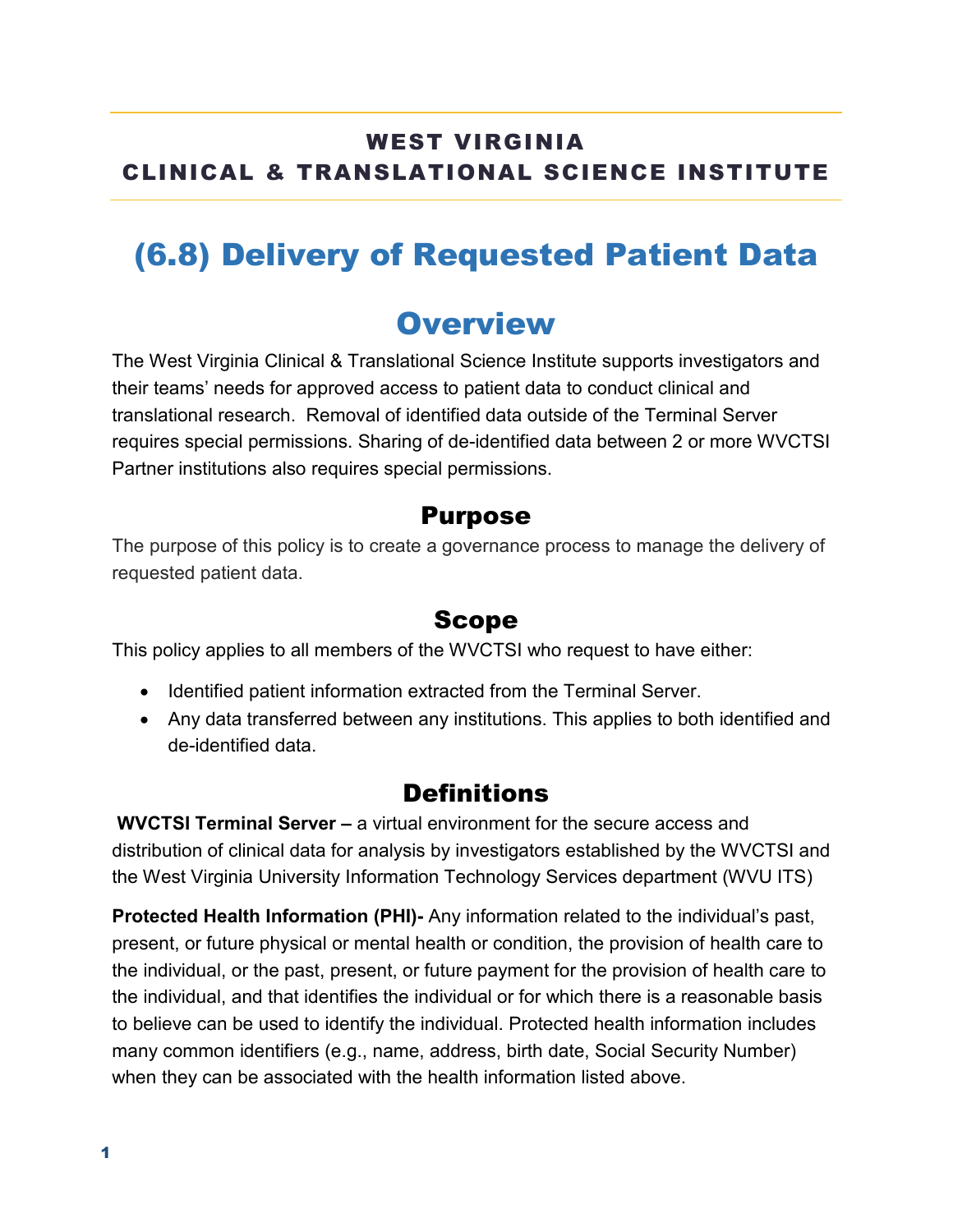All data requests made to the WVCTSI are subject to review of patient identifiers as set forth by the Safe Harbor act. A full list of HIPAA identifiers can be found at the following link: [https://www.hhs.gov/hipaa/for-professionals/privacy/special-topics/de](https://www.hhs.gov/hipaa/for-professionals/privacy/special-topics/de-identification/index.html#protected)[identification/index.html#protected](https://www.hhs.gov/hipaa/for-professionals/privacy/special-topics/de-identification/index.html#protected)

**[REDCap—](https://redcap.wvctsi.org/redcap/)** Secure, HIPAA-compliant web application for building and managing online surveys and databases. While REDCap can be used to collect any type of data, it is specifically geared to support online or offline data capture for research studies and operations.

# **Policy**

To create efficiencies, better serve WVCTSI members and ensure HIPAA security standards are followed, this policy describes the process of delivering datasets.

WVCTSI requires all identified data to be delivered via the Terminal Server, to maintain high levels of data security. De-identified data may be distributed through one of several methods, including the Terminal Server, REDCap, or via email.

Several use cases have been identified that require the extraction of identifiable data from the Terminal Server, or for sharing of de-identified data between 2 or more WVCTSI partner institutions. Those cases are categorized as follows:

1) Extraction required for use of computational power or applications not available within the Terminal Server, or

2) Extraction required to merge with other data that exists in another physical location that cannot reasonably be moved, or

3) Extraction required for other reasons, to be presented by the investigator as applicable.

WVCTSI's Data Governance Committee will review requests from investigators related to any of the above cases to ensure that data security is maintained. The Data Governance Committee reserves the right to deny requests of any type if appropriate data usage and security cannot be guaranteed.

1. Requests of this nature must be submitted via iLab. To submit a request for data extraction: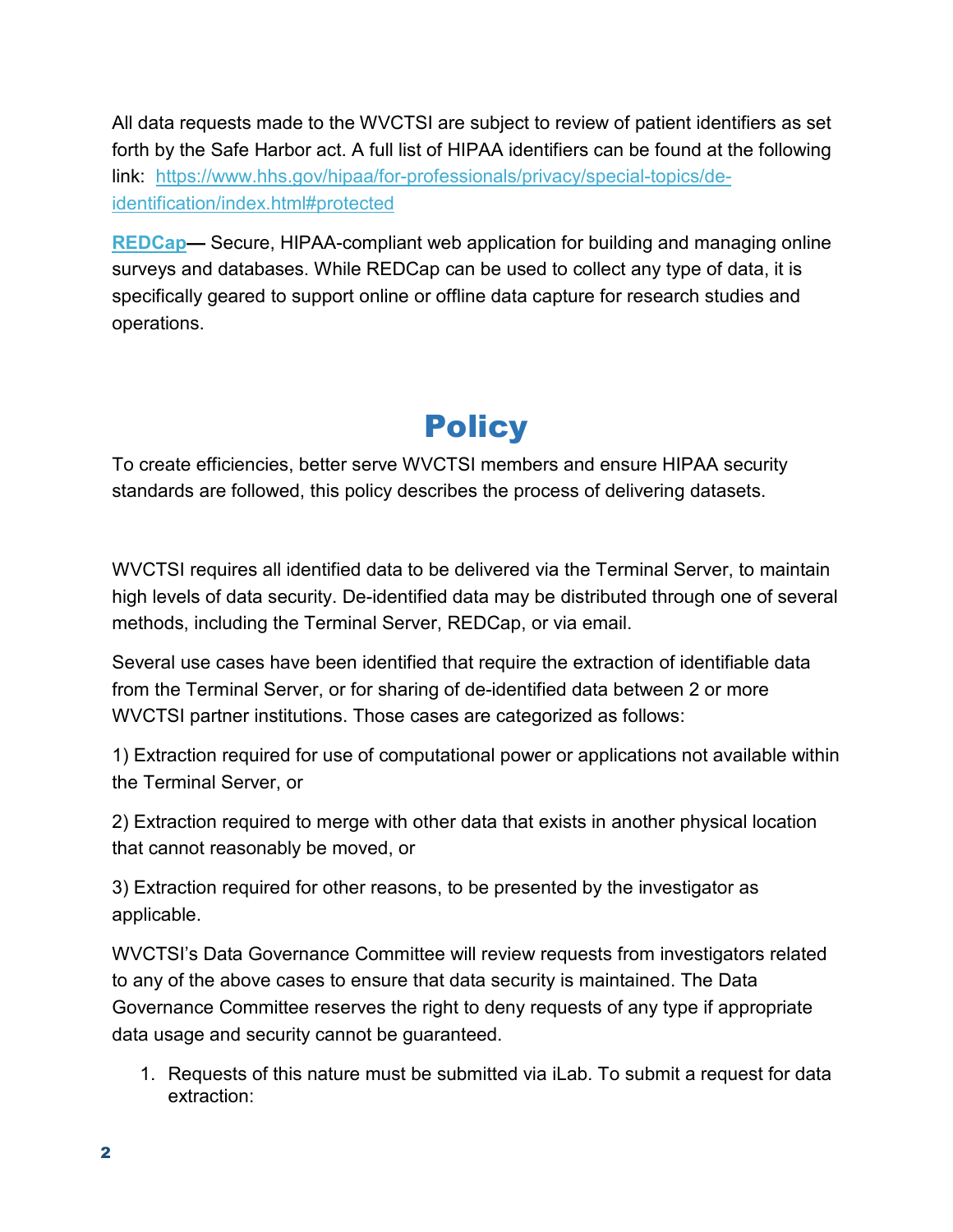- a. Sign into iLab. From the home page, choose "List all cores" on the left side.
- b. From the list of cores, select the WVCTSI Clinical Research Design, Epidemiology, and Biostatistics Core.
- c. In the upper right hand corner of the core home page, click on the "Request Services" tab.
- d. Choose "request service" next to Request for Removal of Data Outside the Secure Environment.
- e. Complete the request form in full; then click "submit."

## Evaluation and Oversight

Requests for data extractions from the Terminal Server will be tracked as part of the overall data request process. Information tracked includes all data fields entered for the request, as well as total number of requests, categories of request (computation, data sharing), and number of requests fulfilled.

Reporting on data extraction from the Terminal Server will be available to the WVU Medicine and Health Sciences Center entities.

#### General Requirements for Extraction (applicable to all Scenarios): **Requester must:**

- Have a WVU MyID user account with a Health Sciences Active Directory role; and
- Have completed all other WVCTSI data request requirements, including the Data Use and Confidentiality User Agreement and IRB approval as necessary.

#### **Specific Requirements:**

#### **Scenario 1 – IRB Approved Research**

#### **The following criteria must be met:**

- There must be patient authorization to use the data, or a HIPAA waiver for patient authorization from the IRB.
- The data must be accessed only by those who are adequately described in the patient authorization and applicable IRB documentation.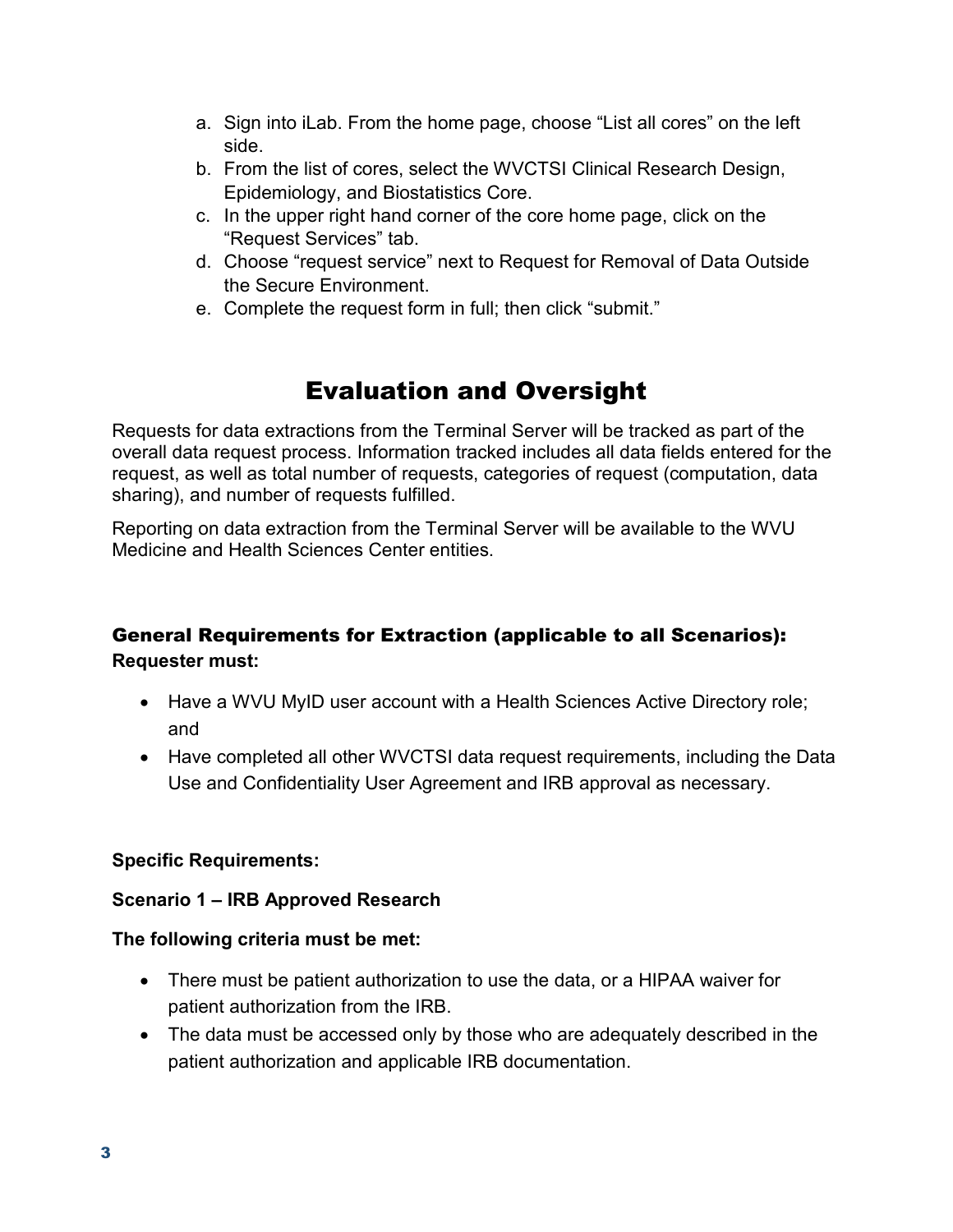- The data must be used only for the purposes described in approved and applicable IRB documentation.
- Any data that is extracted to reside at WVU or WVU Medicine must meet the following criteria:
	- $\circ$  Any data residing at WVU must reside on a WVU HSC ITS supported computer or server, or another computer or server that meets HIPAA Security standards as determined jointly by WVU HSC ITS Chief Information Officer;
	- o Any data residing at WVU Medicine must reside on a WVU Medicine supported computers or server.
- Any data that is extracted to reside at any location other than WVU or WVU Medicine must be subject to a business associate agreement, data use agreement or such other form of agreement approved by the appropriate authority at WVU. Where either a data use agreement or other form of agreement is approved and entered into, such agreement will specifically provide that the recipient of the data will
	- o Have a security program in place that is subject to an assessment process or a third party audit;
	- $\circ$  De-identify data for processing where appropriate;
	- $\circ$  Control access to the data appropriately;
	- o Use data transport and storage encryption as appropriate;
	- $\circ$  Segregate the data from other data where feasible;
	- $\circ$  Ensure that the data does not reside on a system that has internet connection, or, if internet connection is necessary for the purposes of the engagement, then ensure that appropriate system protection, patch mechanisms and controls are in place and monitored;
	- $\circ$  Ensure that any data removed from the system has the same level of protection as data residing on the system; and
	- o Destroy the data when no longer needed (and destruction is feasible) and provide certification of destruction upon request

#### **Scenario 2 – Reporting as Required Under Law**

#### **The following criteria must be met:**

• The requester for the extraction must provide the citation or general reference to the law that requires reporting.